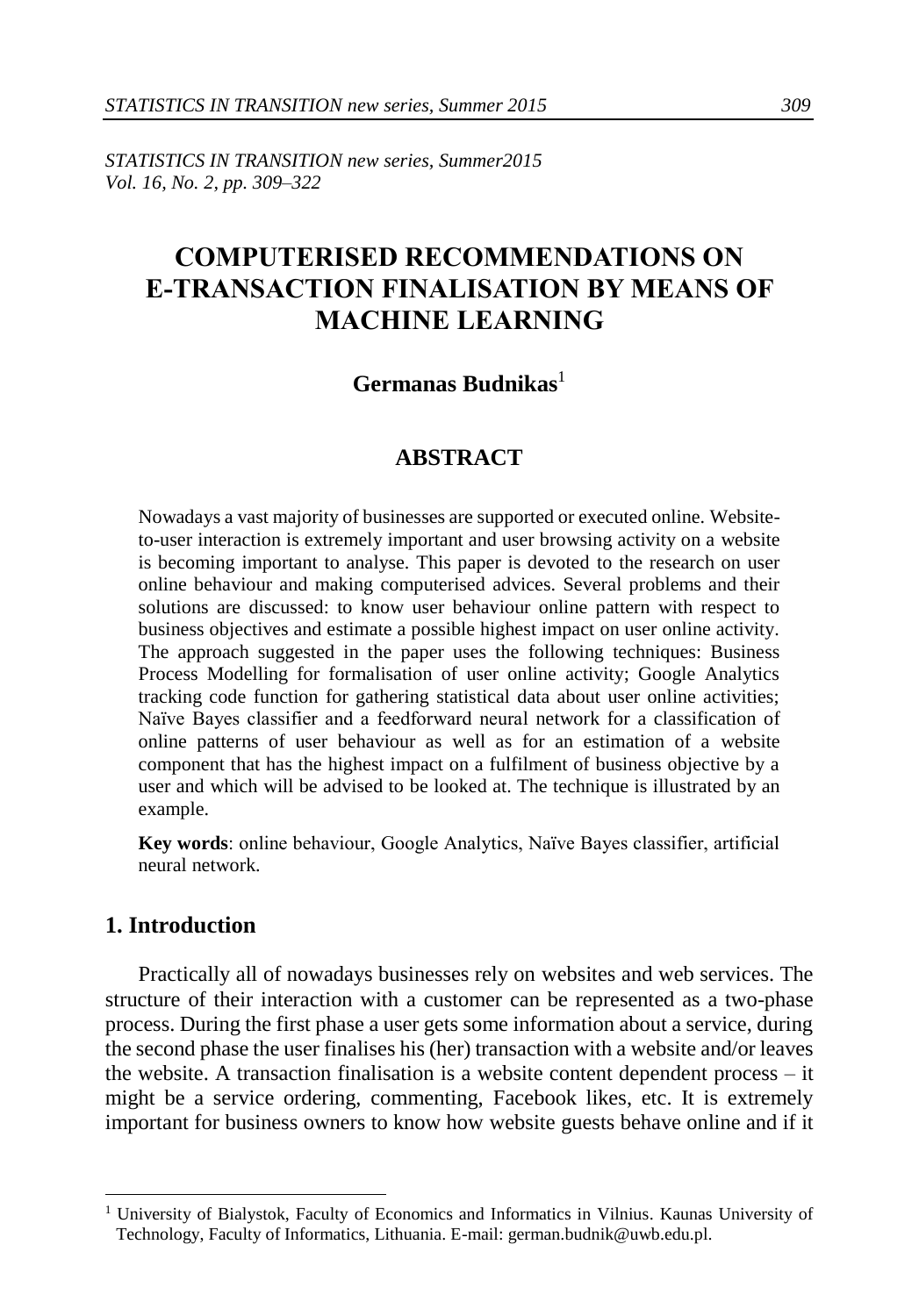is possible to influence their actions. This paper addresses these issues and presents results of the research.

The topic of the paper has a practical value. Analysis and understanding of web user behaviour is a key topic of a behavioural targeting. Behavioural targeting is an evolving area of a web mining that deals with optimisation of web online ads based on an analysis of web user behaviours. The research presented in the paper has some similarities to works in the considered field of the study. Methods of behavioural analysis investigate web surfing data gathered mainly from log files. The topic is actively investigated; examples of similar works include papers by (Angeletou, Rowe and Alani, 2011), (Dembczyński K., 2009), (Robinson D.J., 2008).

Approach by (Robinson D.J., 2008) suggests a method for monitoring user online behaviour. The method is implemented based on data pulled from log files where HTTP/GET requests are saved when a user clicks a hyperlink. These data are gathered using agent devices installed on a user's computer. The approach uses Open Directory Project (Xian, Chen and Wang, 2014) for a categorisation of visited websites. The research emphasises the creation of behaviour profiles with respect to web page visitation event, frequencies and probability distributions, and causality relations or time-dependencies.

The technique by (Dembczyński K., 2009) describes the problem of predicting behaviour of web users based on real historical data. The data are gathered from the user's cookie files. An analysis is performed using a statistical decision theory.

Paper by (Angeletou, Rowe and Alani, 2011) presents a method for modelling and analysis of user behaviour in online communities that include personal profiles, wiki, blogs, file sharing, and a forum. The approach implements behaviour modelling, role mining and role inference and is based on a statistical clustering.

The approach proposed in the current paper differs from the works listed above by its application area – it operates at Internet level, while (Angeletou, Rowe and Alani, 2011) and (Robinson D.J., 2008) approaches operate at Intranet level. The approach proposed is similar to (Angeletou, Rowe and Alani, 2011) because they both use a dynamical update of estimations with respect to new data.

The technique suggested in the paper consists of the following steps. At the beginning, in order to know the actual on-site user behaviour, user browsing activities should be formalised. The paper applies Business Process Modelling Notation (Drejewicz, 2012) for such formalisation. It enables a definition of data to be read off from a website during monitoring user browsing activities by means of Google Analytics (Clifton, 2012) tracking function. This permits to gather statistical data required for an analysis. The aim of such analysis is to build a model of user on-site behaviour (an earlier paper on that topic can be found in (Budnikas, 2015)) – whether a website guest is willing to finalise a transaction or not. The statistical data are handled during the second step. The model used for the analysis is based on classic machine learning techniques – Naïve Bayes classifier and a feedforward artificial neural network – Multi-layer Perceptron model. In the third step, Naïve Bayes classifier is applied to analyse the actual website user browsing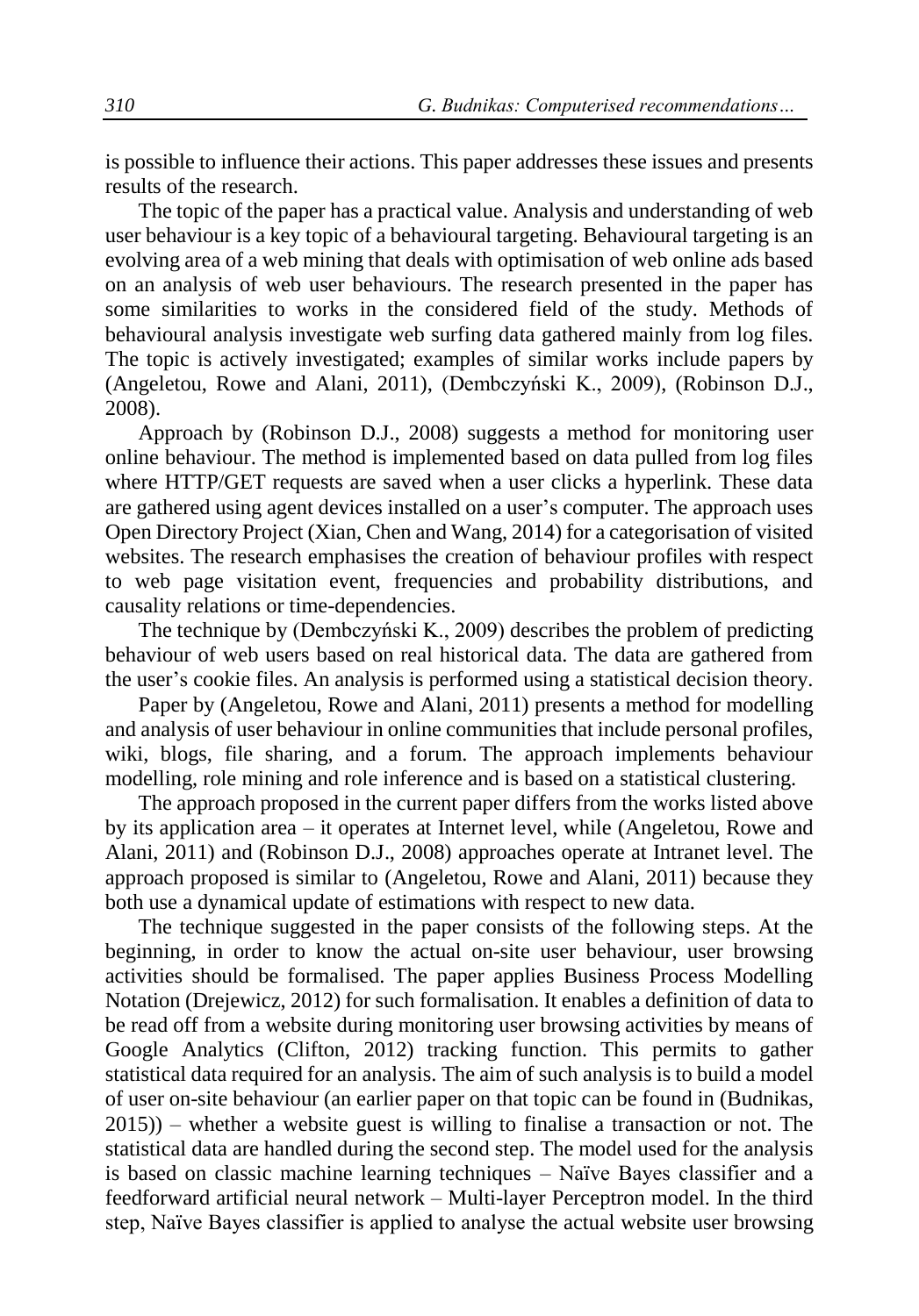activities based on gathered statistical data. In the fourth step, the two already mentioned techniques are used together in order to classify actual user online behaviour with respect to gathered statistical data. Depending on an outcome of the classification, the website may recommend a visit to that web page to an online user, which has the biggest impact on the transaction finalisation to be defined using auxiliary classification.

The paper is structured in the following way. The second section gives a formalisation of browsing activities with respect to a website category as well as data needed to monitor a website. The third section presents a sketch of a procedure to gather statistical data from a website and to handle possible inconsistency cases. Machine learning data analysis methods used in the proposed technique are discussed in the fourth section, namely – Naïve Bayes classifier and Multi-layer Perceptron model, whose structure and parameters are given too. The fifth section illustrates the technique proposed. Conclusions summarise main results achieved and state future work directions.

#### **2. Website formalisation**

Surfing on websites usually differs with respect to types of these sites. Open Directory Project (ODP) differentiates the following website types: Arts, Business, Computers, and 13 more instances. These types generalise manually selected websites in different languages and are used in various kind of research including the suggested in this paper. Classification of websites into types helps in understanding possible kinds of behaviour. Specification of sub-types and its instances is actual for understanding behaviour cases. The paper considers an instance of the Consumer Goods and Services sub-type of a business type with respect to ODP classification. Each browsing activity on websites, especially on business sites, can be logically divided into two parts – *introductory* part, which usually includes list of services, descriptions, etc., and (transaction) *finalisation* part, which could be expressed by paying for services, commenting, Facebook likes and so on. According to Figure 1, the introductory logical part of a browsing activity may consist of Product Category Selection, Product Selection, Product Related Information Viewing, Delivery and Company Information Viewing; while Check-out and Payment browsing activity corresponds to the logical part – the transaction finalisation.

Formalisation of browsing activity makes it possible to understand user on-site behaviour that can be monitored by using various techniques, e.g., Google Analytics (Clifton, 2012) tracking function.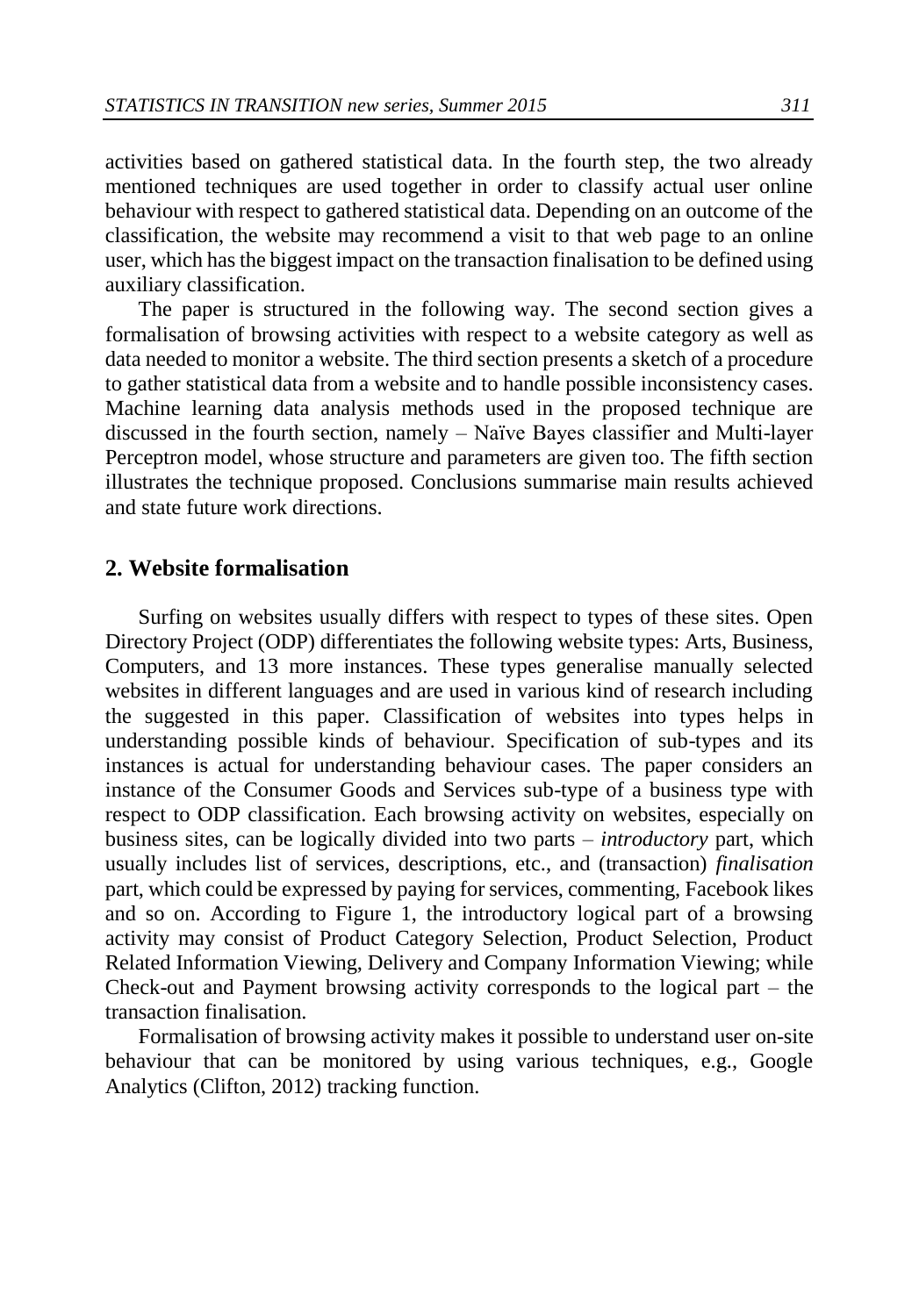

**Figure 1**. A generalised view of user behaviour on "Consumer Goods and Services" sites using Business Process Modelling Notation.

*Source:* (Budnikas, 2015)*.*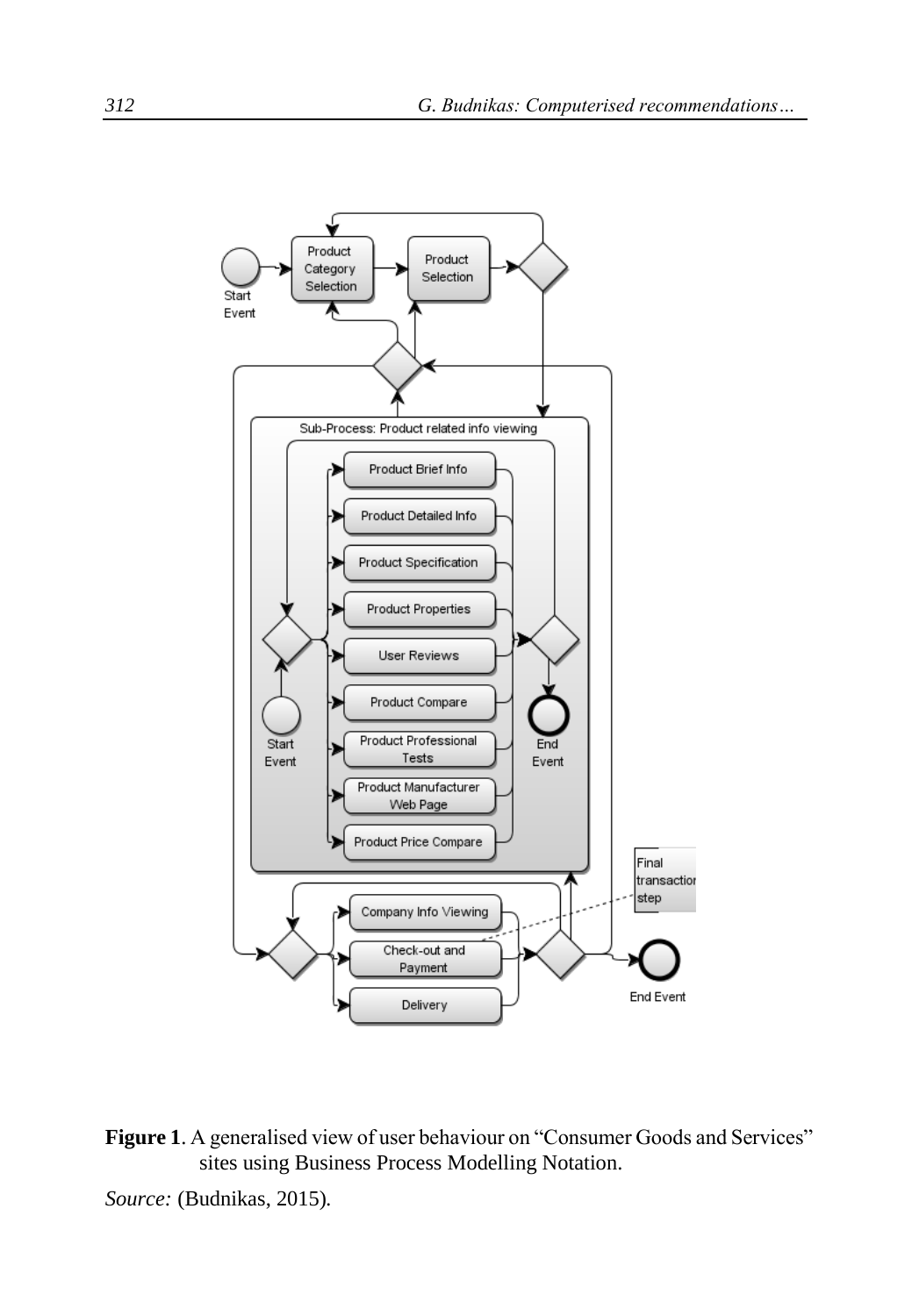#### A 5-tuple

$$
\langle e, y, u, t, m \rangle
$$
, where

- *e* is user browsing *session* during which website pages are visited;
- *y* is a *category* of a product viewed by a user. As e-commerce website may contain a huge number of products (even of the same category), products are differentiated only if they belong to the different categories;
- *u* is a *user* that is identified by a cookie file. A cookie is a small text file that contains user visiting on-site specific information;
- *t* is a kind of an activity or a *task* performed by a user on the website page like "Product Category Selection", "Viewing Product Price Comparison" (see Figure 1);
- *m* is activity *t* start time *moment* which application is twofold. First, it is used to know a sequence number of a web page visit for the first time during a session. Second, it is used to count revisits to the same web page.

defines data needed for monitoring user online activities. These data also set requirements for database table where browsing activity statistical data are stored.

#### **3. Gathering statistical data**

In order to classify user actual on-site behaviour, a training data set should be collected from the site. The technique suggested in this paper uses Event Tracking method, which is a part of Google Analytics tracking code (Clifton, 2012). It enables recording user interactions with website elements, such as web page, embedded AJAX page element, page gadgets, and Flash-driven element and so on. Additionally to tracking function, a cookie file is used for unique user identification (Nikiforakis, Acar and Saelinger, 2014).

During a session of website browsing information about visited pages is collected and stored in the following form

$$
\langle e,y,u,t_1,\dots,t_{n-1},r_{t_1},\dots,r_{t_{n-1}},s_{t_1},\dots,s_{t_{n-1}},t_f\rangle,
$$

where  $t_f$  corresponds the final task,  $s_{t_i}$  – means a sequence number of the  $t_i$ -th web page visit for the first time during the  $e$ -th session and  $r_{t_i}$  is a counter of revisits to the same  $t_i$ -th web page. For example, Table 1 record  $R_1$  represents a situation that a user during his/her first session has visited Product Properties  $(t_4)$ , Product Price Compare  $(t_9)$  and Delivery  $(t_{11})$  web pages and has not finalised the transaction – Check-out and Payment task  $(t_f)$  has not been accomplished and web page  $t_4$  has been visited first in a sequence  $(s_{t_4}=1)$  and was revisited twice. Task designations have the following meanings: 0 means a web page has not been visited (i.e., a task has not been accomplished) and 1 means that a web page has been visited. User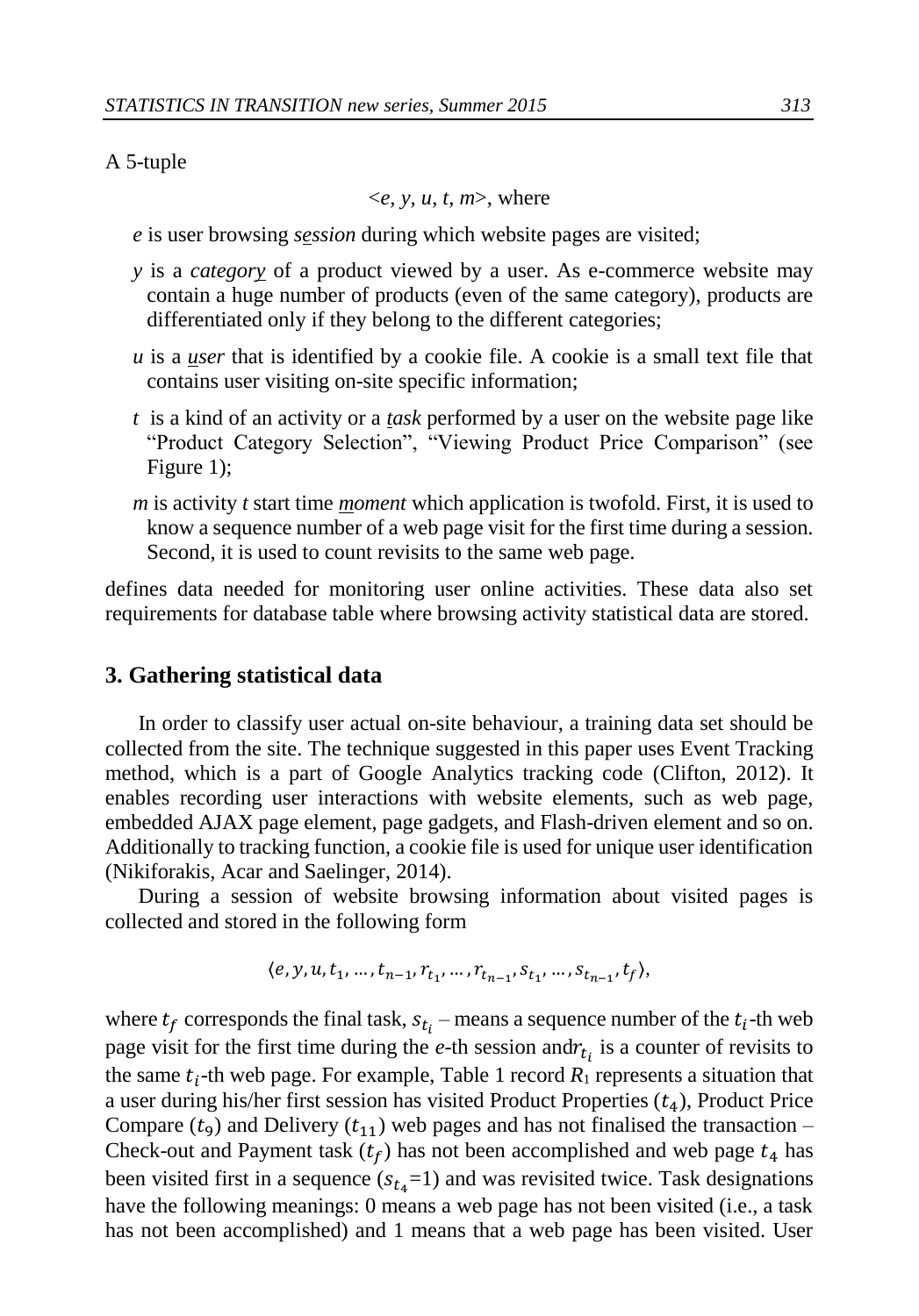next session (see record  $R_2$  of Table 1) consists of visits to the same pages (it is marked by grey background colour in the table) that resulted in the transaction finalisation.

As seen in Table 1, inconsistent data entries with respect to the visited web pages may exist in the gathered statistical data. An inconsistency case is when the same set of accomplished tasks in different data entries is followed by opposite finalisation tasks. A fragment of the pseudo-code of an algorithm used for the inconsistency case handling is presented next (see Figure 2). This fragment excludes variables  $s_{t_i}$  and  $r_{t_i}$  as they have no influence on inconsistency. Note also that if the same user visits a site repeatedly and his/her browsing activity is different, corresponding records do not join since separate records represent a real situation on browsing activities in a database. Such an approach also simplifies computations.

|  |  |  |  | Table 1. Illustration of statistical data fragment read off from a website |  |
|--|--|--|--|----------------------------------------------------------------------------|--|
|--|--|--|--|----------------------------------------------------------------------------|--|

| Record number | Session          | Product category | $Use$ r $ID$     | <b>Brief</b> Info | Detailed info    | Specification    | Properties   | User Reviews | Compare  | Professional Tests | Manufacturer Web page | Price Compare | Company Info   | Delivery     | Check-out and Payment | Revisits# to Properties page | Sequence# of web page 1st visit | . |
|---------------|------------------|------------------|------------------|-------------------|------------------|------------------|--------------|--------------|----------|--------------------|-----------------------|---------------|----------------|--------------|-----------------------|------------------------------|---------------------------------|---|
|               | $\boldsymbol{e}$ | $\mathcal{Y}$    | $\boldsymbol{u}$ | $t_1$             | $t_{2}$          | $t_3$            | $t_4$        | $t_{5}$      | $t_6$    | $t_7$              | $t_8$                 | $t_{9}$       | $t_{10}$       | $t_{11}$     | $t_f$                 | $r_{t_4}$                    | $s_{t_4}$                       |   |
| $R_1$         | 1                | 1                | $\mathbf{1}$     | $\overline{0}$    | $\theta$         | $\theta$         | 1            | $\theta$     | $\theta$ | $\theta$           | $\theta$              | 1             | $\overline{0}$ | 1            | $\mathbf{0}$          | $\overline{2}$               | $\mathbf{1}$                    |   |
| $R_2$         | $\overline{2}$   | 1                | 1                | $\boldsymbol{0}$  | $\boldsymbol{0}$ | $\boldsymbol{0}$ | $\mathbf{1}$ | $\theta$     | $\theta$ | $\boldsymbol{0}$   | $\overline{0}$        | $\mathbf{1}$  | $\overline{0}$ | $\mathbf{1}$ | $\mathbf{1}$          | $\theta$                     | 3                               |   |

*Source: own elaboration.*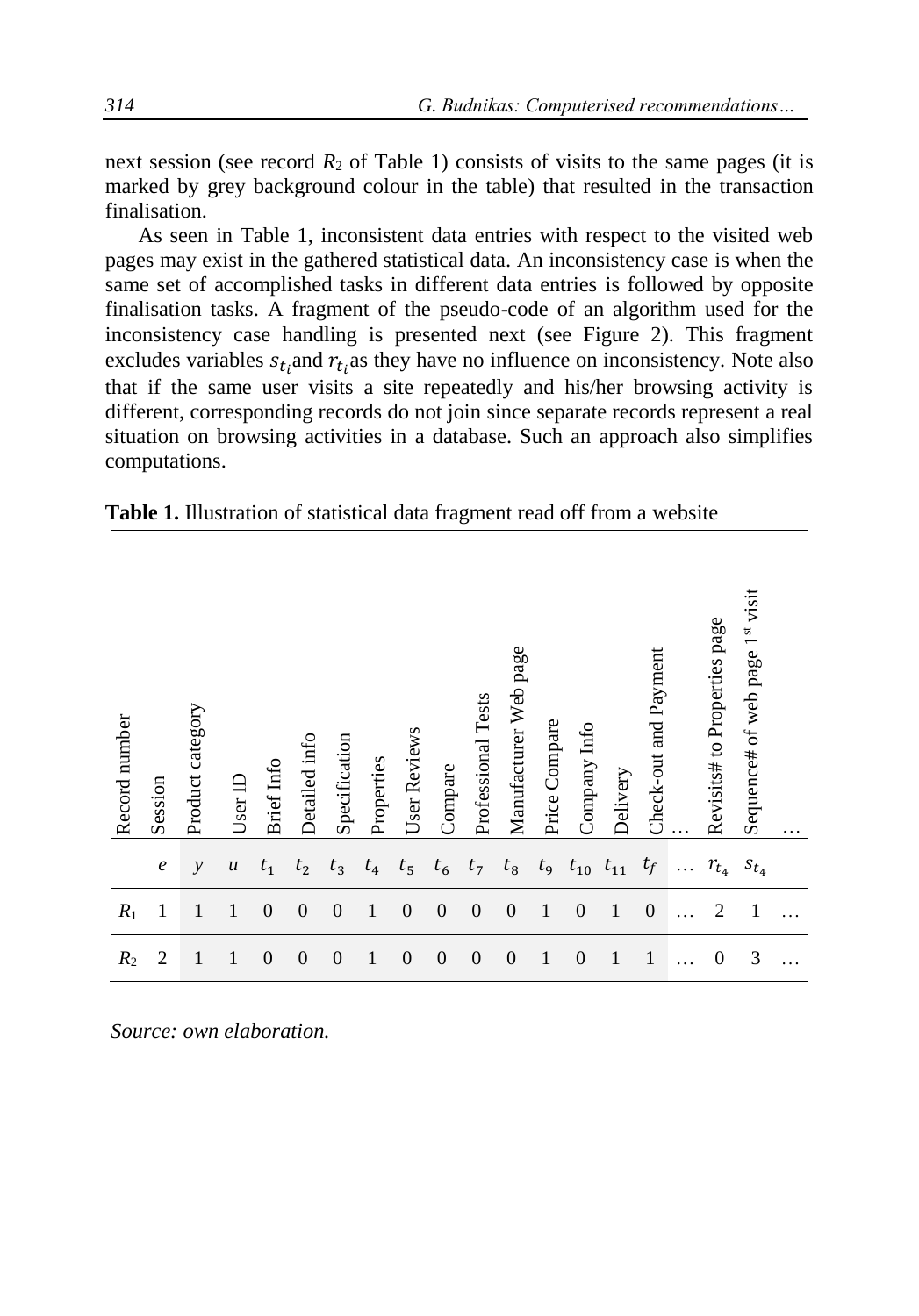**Algorithm** Handling of inconsistency cases in gathered statistical data

1:  $T^I = \emptyset$ ;  $T = \emptyset$ 2:  $T = T \cup t^i | t^i = \left\{ y^i, u^i, t_1^i, ..., t_{n-1}^i, t_f^i \right\}$ 3: If  $t_f^i \neq t_f^j$ , where  $\forall i, j, k: i \neq j; y^i = y^j; t_k^i = t_k^j; t^{i,j} \in T \cup T^1$  then 4: If  $u^{i} = u^{j}$ ,  $t_{f}^{i} \neq t_{f}^{j}$ ,  $t_{f}^{j} = 0$ ,  $t_{k}^{i} = t_{k}^{j}$  then 5:  $T = T \cup t^i \setminus t^j$ 6:  $I = T^I \backslash t^i \backslash t^j$ 7: End If 8: If  $u^i \neq u^j$ ,  $t_f^i \neq t_f^j$ ,  $t_f^j = 0$ ,  $t_k^i = t_k^j$  then 9:  $I = T^I \cup t^i \cup t^j$ 10:  $T = T \setminus t^{i} \setminus t^{j}$ 11: End If 12: End If 13: GOTO 2

**Figure 2.** A fragment of the algorithm for inconsistent data handling *Source: own elaboration.* 

The algorithm initialises an inconsistent data set  $T<sup>I</sup>$  and a statistical data set  $T$ . Further, the set *T* is supplemented with data about web page visits, a user, and a product category. If the transaction finalisation tasks  $t_f^i$  and  $t_f^j$  in *i* and *j* data entries from the all data sets are different while the rest of accomplished tasks are the same for the same product category, two inconsistency handling options are available – described in the steps 4-7 and 8-11 respectively. If inconsistency has arisen in the browsing sessions by the same users  $u^i$  and  $u^j$ , data entry  $t^i$  corresponding to the transaction finalisation is added to the statistical data set *T* and excluded from the inconsistent data set  $T<sup>I</sup>$ , while opposite data entry  $t<sup>j</sup>$  is excluded from all the sets. If inconsistency has arisen in browsing sessions by different users, inconsistent data entries  $t^i$  and  $t^j$  are added to the set  $T^I$  and excluded from the set *T*. The algorithm is repeated starting from the step 2 along with the arrival of data about next browsing session.

#### **4. Machine learning data analysis methods**

In spite of recent research in big data analysis that is common for well-known e-commerce sites, less known e-commerce websites still exist, whose customer visits and number of successful transaction finalisations are not so big. As statistical data are being gradually added to a database, the number of training data entries is not sufficient for some classification methods. This fact sets a premise to use a classification technique like Naïve Bayes classifier that works well with a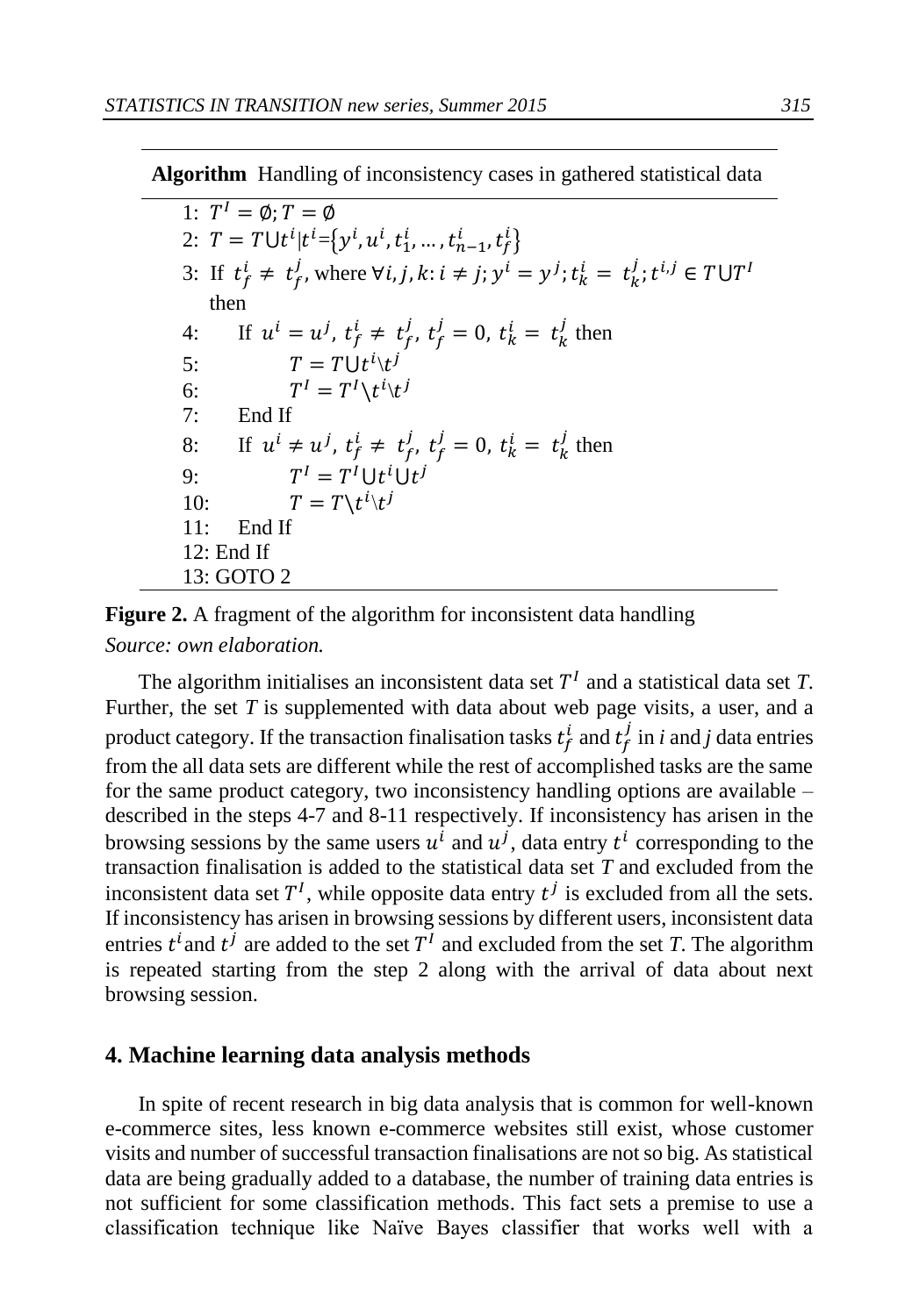comparatively small set of training data. When the number of statistical data reaches the threshold corresponding to the minimal number of entries in a training data set that is sufficient for a classification with a predefined error level, Multilayer Perceptron (MLP) technique is applied additionally to Naïve Bayes classifier. If outcomes of the two classification methods are different, a class that represents transaction non-finalisation is regarded as dominating. The threshold is calculated using the rule of thumb

#### *threshold* = *number of weights* / *error level*

where *number of weights* and *error level* are parameters of the MLP model.

If estimation of actual user browsing activity shows transaction non-finalisation possibility and a user has visited at least 30% of all pages as described in website activity formalisation step, a website-to-user interaction procedure starts (note that 30% level is set based on experiment outcomes). The purpose of the procedure is to estimate the web page with the highest impact on the transaction finalisation and suggest a user to visit that page. Estimation experiments use the classification technique to find maximal similarity to the desired class while considering distinct unvisited web pages.



## **Figure 3.** A structure of Multi-layer Perceptron model *Source: own elaboration using NeurophStudio.*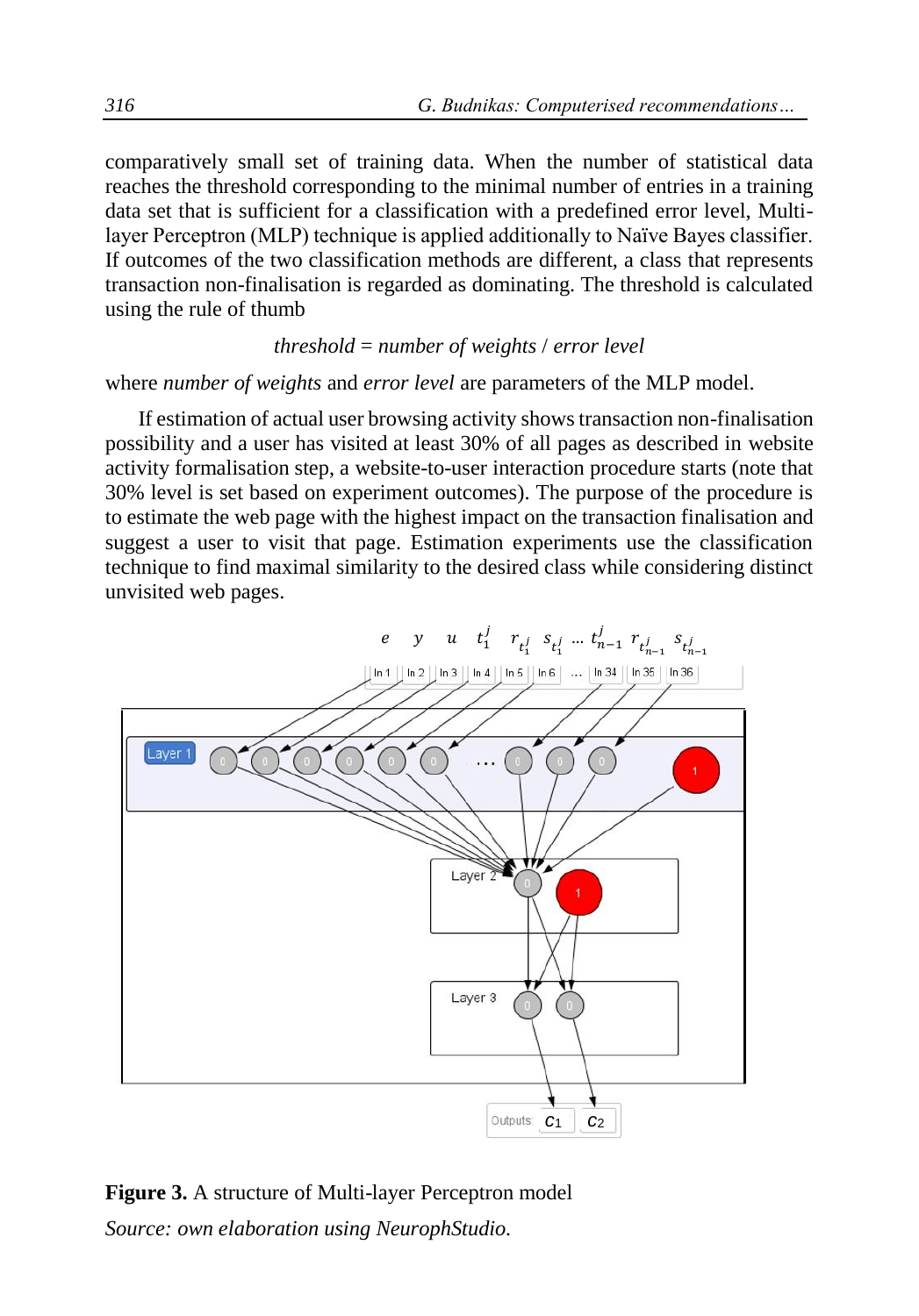

**Figure 4.** A total error network graph for the MLP model with respect to the number of training data set equals 7800, max error level equals 0.005, and learning rate equals 0.15

*Source: NeurophStudio generated graph based on training process of the MLP.* 

Naïve Bayes classifier is calculated using a classical formula (Russell, 2010):

$$
\begin{aligned}\n\text{classify}\left(e, y, u, t_1^j, \dots, t_{n-1}^j, r_{t_1^j}, \dots, r_{t_{n-1}^j}, s_{t_1^j}, \dots, s_{t_{n-1}^j}\right) &= \\
\text{argmax}\, p(C = c) \prod_{i=1}^{n-1} p\left(\langle e, y, u, t_i^j, r_{t_i^j}, s_{t_i^j}\rangle \, | C = c\right), \text{where} \\
\text{where}\n\end{aligned}
$$

- *C* denotes one of the possible classes representing the transaction finalisation  $(c_1)$ or non-finalisation  $(c_2)$ . Note that  $t_f$  is not used in the formula as defined in the classical approach because it corresponds the final task, which occurrence probability is evaluated.
- MLP uses data about browsing activity  $e, y, t_1^j, ..., t_{n-1}^j, r_{t_1^j}, ..., r_{t_{n-1}^j}^j, s_{t_1^j}, ..., s_{t_{n-1}^j}$

as inputs and classify them into two opposite classes –  $c_1$  or  $c_2$ . A structure of a feedforward neural network corresponding to a general website, which browsing activity is depicted in Figure 1, is presented further (see Figure 3).

The MLP model presented in Figure 3 consists of one hidden layer with a neuron. Input and hidden layers have a bias (denoted by a bigger red circle). MLP uses back-propagation learning algorithm and hyperbolic tangent transfer function. A total error network graph for the considered MLP model (see Figure 4) shows an ability of the neural network to perform classification experiments at the predefined error level.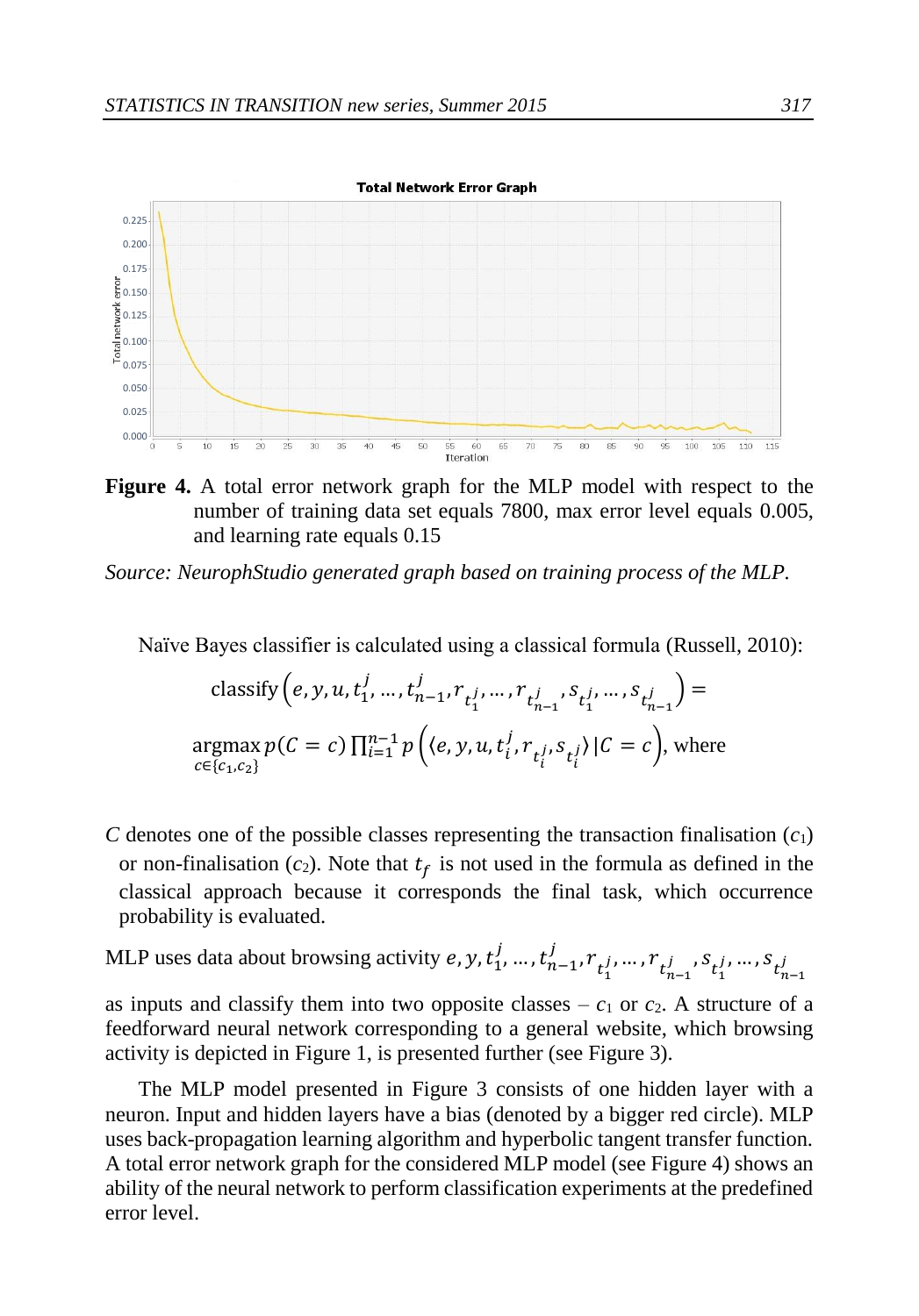### **5. Experiment: recommendations based on analysis of user online behaviour**

An abstract website, which browsing activity diagram is presented in Figure 1, was used for an illustration of the proposed technique.

Let us consider the situation when a statistical database contains 30 entries and user online activities form the following new data entry – see Table 2.

**Table 2.** An example of a fragment of actual browsing activity by a user  $(\text{record } R_{31})$ 

|   |   | e y u $t_1$ $t_2$ $t_3$ $t_4$ $t_5$ $t_6$ $t_7$ $t_8$ $t_9$ $t_{10}$ $t_{11}$ |  |  |  |  |  |   |
|---|---|-------------------------------------------------------------------------------|--|--|--|--|--|---|
| . | . |                                                                               |  |  |  |  |  | . |
|   |   | $R_{31}$ 1 1 x 0 0 0 1 0 0 0 0 0 1 1                                          |  |  |  |  |  |   |

*Source: own elaboration.*



**Figure 5.** Results of experimental estimations of probabilities in order to forecast and recommend a web page with the highest impact on the transaction finalisation. Data series denoted by markers correspond to existing probability of the actual browsing activity

*Source: own elaboration.*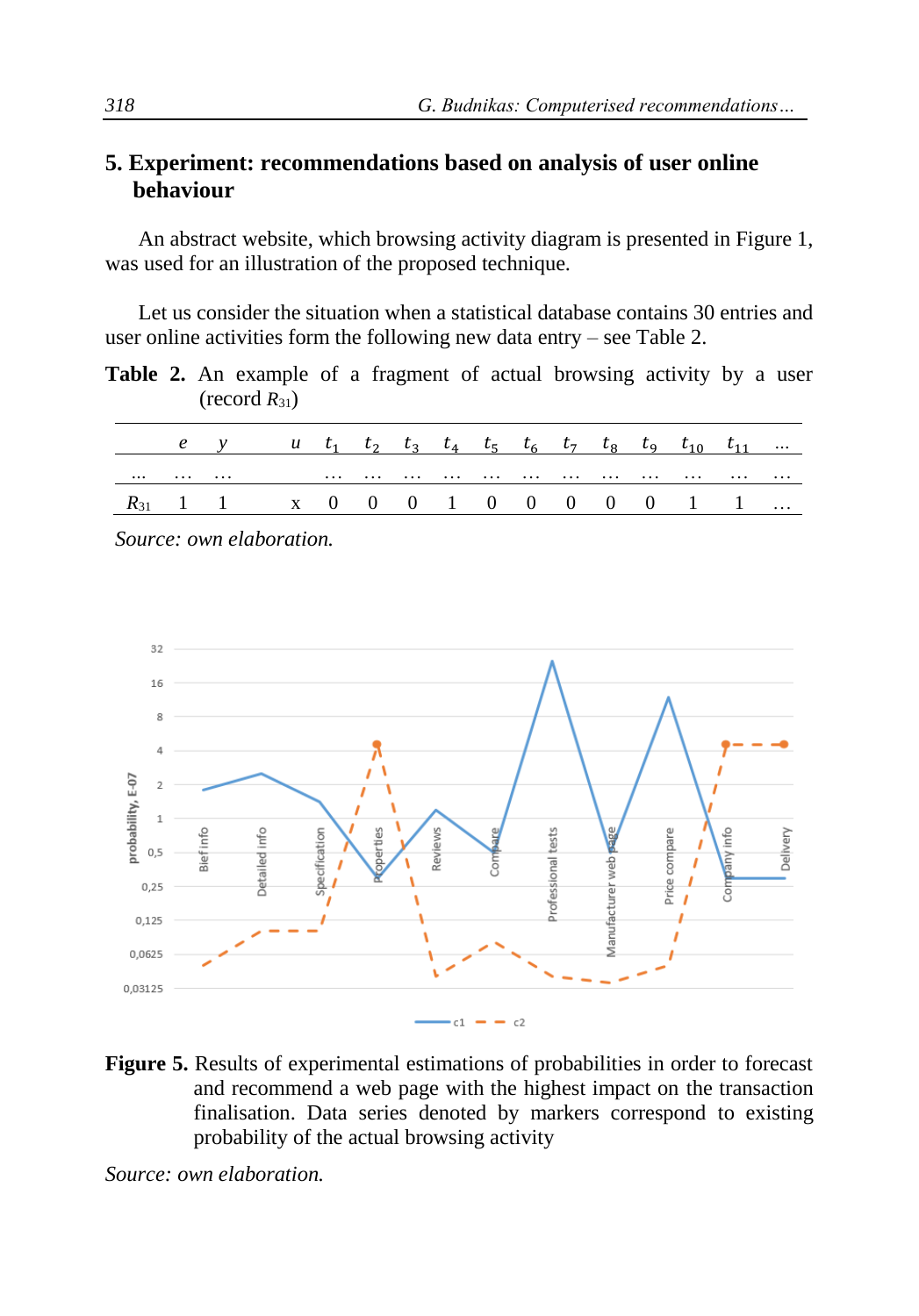Naïve Bayes classifier estimates the probabilities for the class  $c_1$  and  $c_2$ :

$$
\begin{aligned}\n\text{classify}\Big(e, y, t_1^{31}, \dots, t_{11}^{31}, r_{t_1^{31}}, \dots, r_{t_{11}^{31}}, s_{t_1^{31}}, \dots, s_{t_{11}^{31}}\Big) &= \\
&= \operatorname*{argmax}_{c \in \{c_1, c_2\}} p\Big((e, y, u, t_i^{31}, r_{t_i^{31}}, s_{t_i^{31}}) \, | \, C = c\Big) = c_2 \\
&\quad (0.29 \text{E} - 07 < 4.54 \text{E} - 07)\n\end{aligned}
$$

Next, the procedure is being activated that experimentally estimates a web page to offer a user a visit, which has a maximal impact on the transaction finalisation. Figure 5 presents results of experimental estimations of probabilities of class 1 (solid line) and class 2 (dashed line). Figure 5 vividly shows – website-to-user interaction will advise visiting Professional tests web page as it has a maximal impact on the transaction finalisation:

> classify(1,1, x, 0,0,0,1,0,0, 1, 0,0,1,1, ...) =  $c_1$  $(24.73E-07 > 0.04E-07)$

Let us consider the situation when statistical database contains 7800 entries and user online activities form the following new data entry – see Table 3.

Results of estimations by Naïve Bayes classifier:

$$
\begin{aligned}\n\text{classify}\Big(e, y, t_1^{7801}, \dots, t_{11}^{7801}, r_{t_1^{7801}}, \dots, r_{t_{11}^{7801}}, s_{t_1^{7801}}, \dots, s_{t_{11}^{7801}}\Big) &= \\
&= \operatorname*{argmax}_{c \in \{c_1, c_2\}} p\Big( c = c \Big) \prod_{i=1}^{11} p\Big( \langle e, y, u, t_i^{7801}, r_{t_i^{7801}}, s_{t_i^{7801}} \rangle \, | C = c \Big) \\
&= c_2 \\
&\qquad (4.61 \text{E} - 05 < 14.33 \text{E} - 05)\n\end{aligned}
$$

MLP model has classified given data as class 2 with a score 0.967.

Next, the procedure is being activated that experimentally estimates a web page to offer the user a visit, which has a maximal impact on the transaction finalisation. Figure 6 presents results of experimental estimations of data classification using MLP to class 1 (denoted as c1 (MLP)) or class 2 (denoted as c2 (MLP)). Several unvisited web pages were analysed – Brief info, Price compare and Company info. For comparative purposes, results of the experimental estimations using Naïve Bayes classification are presented too (classes 1 and 2 are denoted as c1 (NB) and c2 (NB) respectively). Figure 6 clearly shows that both classification methods work well and estimate the same outcome. A website-to-user interaction will advise visiting Price compare web page.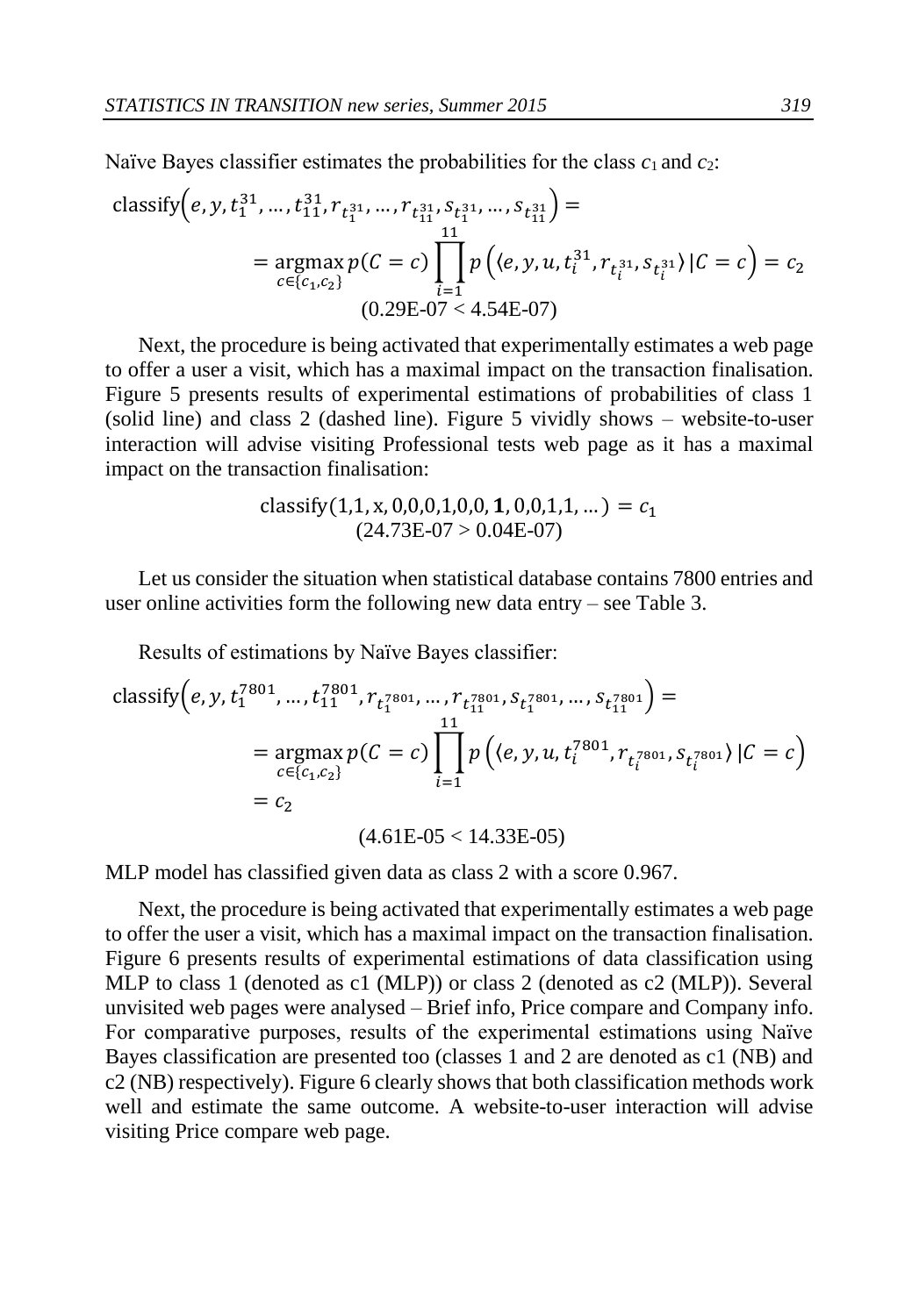|                                        |          |   |  |  |  |  |   | e y u $t_1$ $t_2$ $t_3$ $t_4$ $t_5$ $t_6$ $t_7$ $t_8$ $t_9$ $t_{10}$ $t_{11}$ |   |          |
|----------------------------------------|----------|---|--|--|--|--|---|-------------------------------------------------------------------------------|---|----------|
| $\cdots$                               | $\cdots$ | . |  |  |  |  | . |                                                                               | . | $\cdots$ |
| $R_{7801}$ 1 2 y 0 1 1 1 1 1 1 1 0 0 1 |          |   |  |  |  |  |   |                                                                               |   |          |

**Table 3.** An example of actual browsing activity by a user (record *R*<sub>7801</sub>)



*Source: own elaboration.*



#### *Source: own elaboration.*

Note that Price compare functionality of a website is quite sensitive to any business. Moreover, as stated in Shopping Cart Abandonment report (Mulpuru, Hult and McGowan, 2010), 27% of e-customers cancel their purchases due to a comparison of prices from different retailers. According to the author's view, to overcome this issue, it is better to deal with this challenge on own website by applying the following policy. In order to offer a customer a product or a service at the lowest price, the mentioned Price compare functionality usually acts as follows. It offers an instant discount in case of an existence of a vendor that offers a lower price for the same product (if such a discount is possible with respect to a company price policy) or it includes vendors with poor customer ratings in the price compare list (if a discount cannot be applied). Obviously, giving a Price compare information, which is not profitable for a company − without any correction with regard to a website company − usually leads to a purchase cancellation, and should be avoided.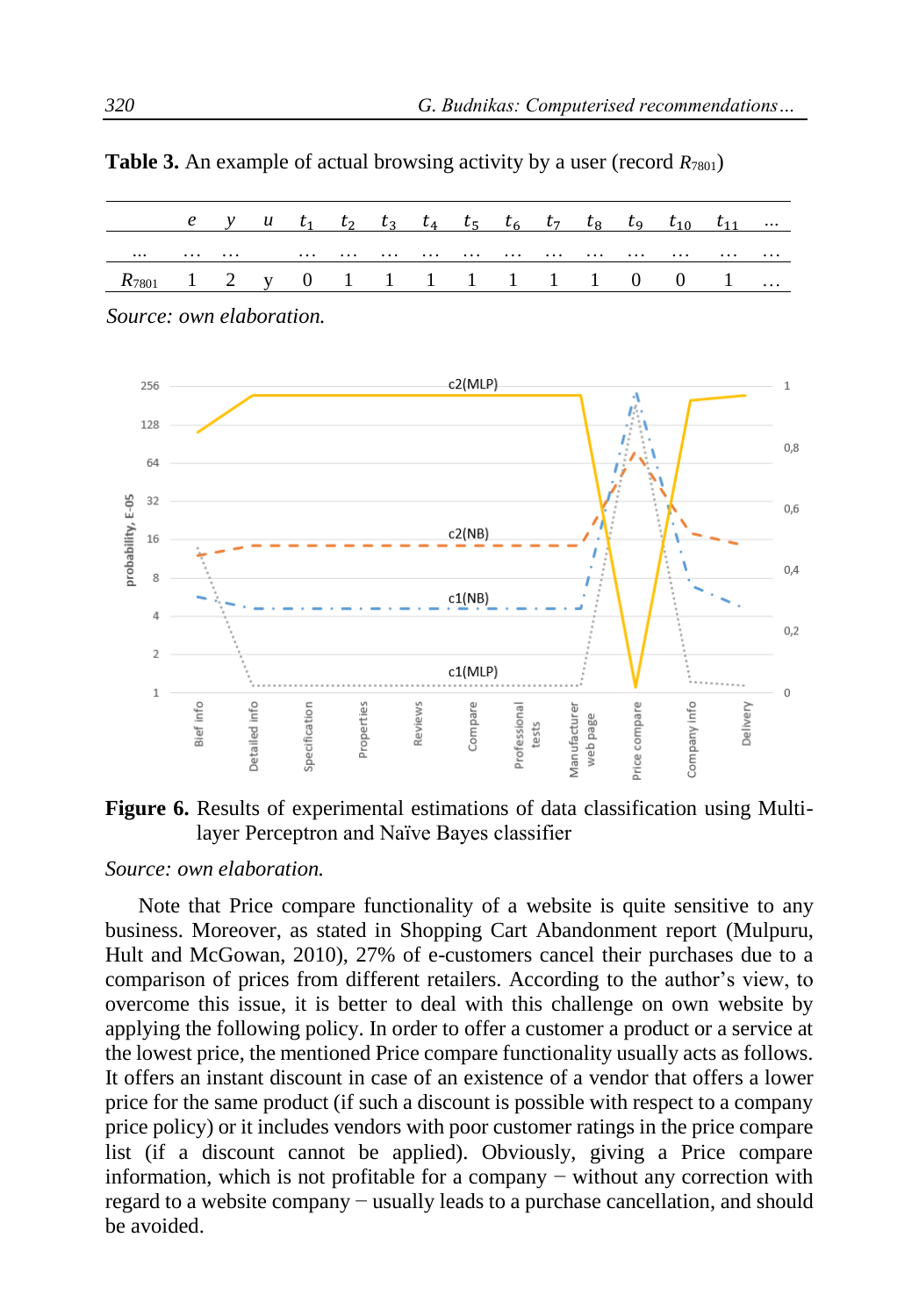## **6. Conclusions**

- 1. The proposed technique permits one to estimate website user actual on-site behaviour with respect to the transaction finalisation using Naïve Bayes classification and feedforward neural network – Multi-layer Perceptron model that are based on previous visitors' browsing activities.
- 2. The technique permits one to define actions to recommend a website user who theoretically has an impact on his/her decision to finalise a transaction.

Future works in this direction include widening the application of the technique to other areas as well as deepening the technique by applying other methods of multivariate analysis.

#### **REFERENCES**

- ANGELETOU, S., ROWE, M., ALANI, H., (2011). Modelling and Analysis of User Behaviour in Online Communities. The Semantic Web – ISWC 2011 (pp. 35−50). Lecture Notes in Computer Science Volume 7031.
- BUDNIKAS, G., (2015). Creation of user online behaviour analysis model for increase of an enterprise competitiveness. Rzeszów: In proceedings of VI Ogólnopolska Konferencja Naukowa "Społeczeństwo Informacyjne. Stan i kierunki rozwoju w świetle uwarunkowań regionalnych" (in press).
- CLIFTON, B., (2012). Advanced Web Metrics with Google Analytics (3rd Edition ed.). Indianapolis: John Wiley & Sons.
- DEMBCZYŃSKI, K., KOTŁOWSKI, W., SYDOW, M., (2009). Effective Prediction of Web User Behaviour with User-Level Models. Journal Fundamenta Informaticae, 89(2−3), 189−206.
- DREJEWICZ, S., (2012). Zrozumieć BPMN. Modelowanie procesów biznesowych. Helion.
- MULPURU, S., HULT, P., MCGOWAN, B., (2010, May 20). Understanding Shopping Cart Abandonment. Retrieved June 25, 2015, from https://www.forrester.com/Understanding+Shopping+Cart+Abandonment/full text/-/E-RES56827
- NIKIFORAKIS, N., ACAR, G., SAELINGER, D., (2014). Browse at your own risk. Spectrum, IEEE, 51(8), 30−35.
- ROBINSON, D. J. B. V., (2008). Online Behavioural Analysis and Modeling Methodology (OBAMM). Social Computing, Behavioural Modeling, and Prediction, 100−109.